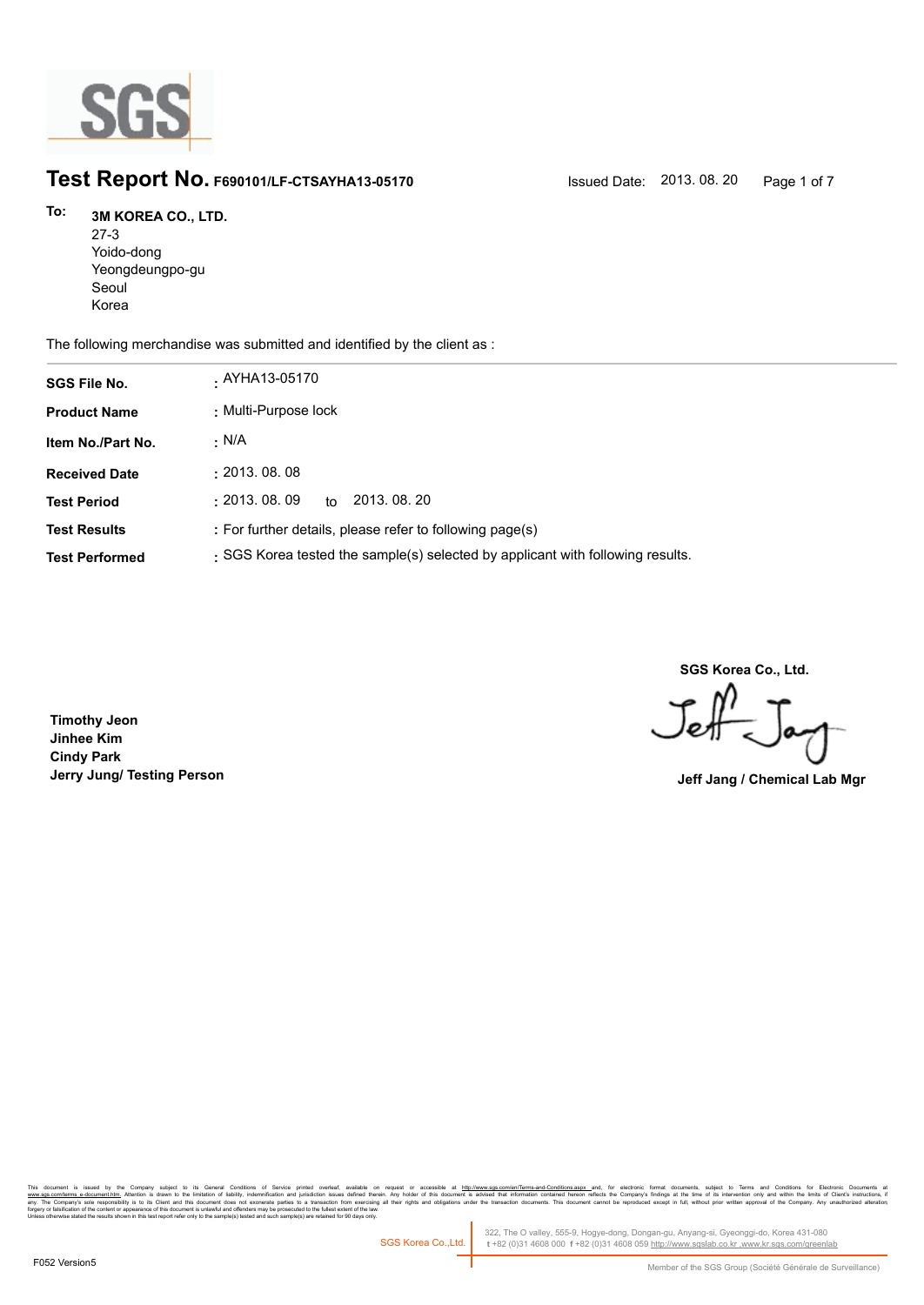

# **Test Report No. F690101/LF-CTSAYHA13-05170** Issued Date: 2013. 08. 20 Page 2 of 7

| Sample No.                              | . AYHA13-05170.001               |
|-----------------------------------------|----------------------------------|
| <b>Sample Description</b>               | : White plastic                  |
| Item No./Part No.                       | ∴ N/A                            |
| <b>Materials</b>                        | $\pm$ ABS / PE / acryl foam tape |
| <b>Polycyclic Aromatic Hydrocarbons</b> |                                  |

| <b>Test Items</b>       | Unit  | <b>Test Method</b> | <b>MDL</b> | <b>Results</b> |
|-------------------------|-------|--------------------|------------|----------------|
| Naphthalene             | mg/kg | ZEK 01.4-08, GC/MS | 0.2        | N.D.           |
| Acenaphthylene          | mg/kg | ZEK 01.4-08, GC/MS | 0.2        | N.D.           |
| Acenaphthene            | mg/kg | ZEK 01.4-08, GC/MS | 0.2        | N.D.           |
| Fluorene                | mg/kg | ZEK 01.4-08, GC/MS | 0.2        | N.D.           |
| Phenanthrene            | mg/kg | ZEK 01.4-08, GC/MS | 0.2        | N.D.           |
| Anthracene              | mg/kg | ZEK 01.4-08, GC/MS | 0.2        | N.D.           |
| Fluoranthene            | mg/kg | ZEK 01.4-08, GC/MS | 0.2        | N.D.           |
| Pyrene                  | mg/kg | ZEK 01.4-08, GC/MS | 0.2        | N.D.           |
| Benzo(a)anthracene      | mg/kg | ZEK 01.4-08, GC/MS | 0.2        | N.D.           |
| Chrysene                | mg/kg | ZEK 01.4-08, GC/MS | 0.2        | N.D.           |
| Benzo(b)fluoranthene    | mg/kg | ZEK 01.4-08, GC/MS | 0.2        | N.D.           |
| Benzo(k)fluoranthene    | mg/kg | ZEK 01.4-08, GC/MS | 0.2        | N.D.           |
| Benzo(a)pyrene          | mg/kg | ZEK 01.4-08, GC/MS | 0.2        | N.D.           |
| Indeno(1,2,3-c,d)pyrene | mg/kg | ZEK 01.4-08, GC/MS | 0.2        | N.D.           |
| Dibenzo(a,h)anthracene  | mg/kg | ZEK 01.4-08, GC/MS | 0.2        | N.D.           |
| Benzo(g,h,i)perylene    | mg/kg | ZEK 01.4-08, GC/MS | 0.2        | N.D.           |

NOTE:

(1) N.D. = Not detected.(<MDL)

(2) mg/kg = ppm

(3) MDL = Method Detection Limit

 $(4) -$  = No regulation

(5) \*\* = Qualitative analysis (No Unit)

(6) Negative = Undetectable / Positive = Detectable

the Company subject to its General Conditions of Service printed overleaf, available on request or accessible at h<u>its/inversite, and the restant-fermine and the state of the state of the state of the state of the state of</u> n and jurisdiction issues defined therein.<br>arties to a transaction from exercising all<br>rosecuted to the fullest extent of the law.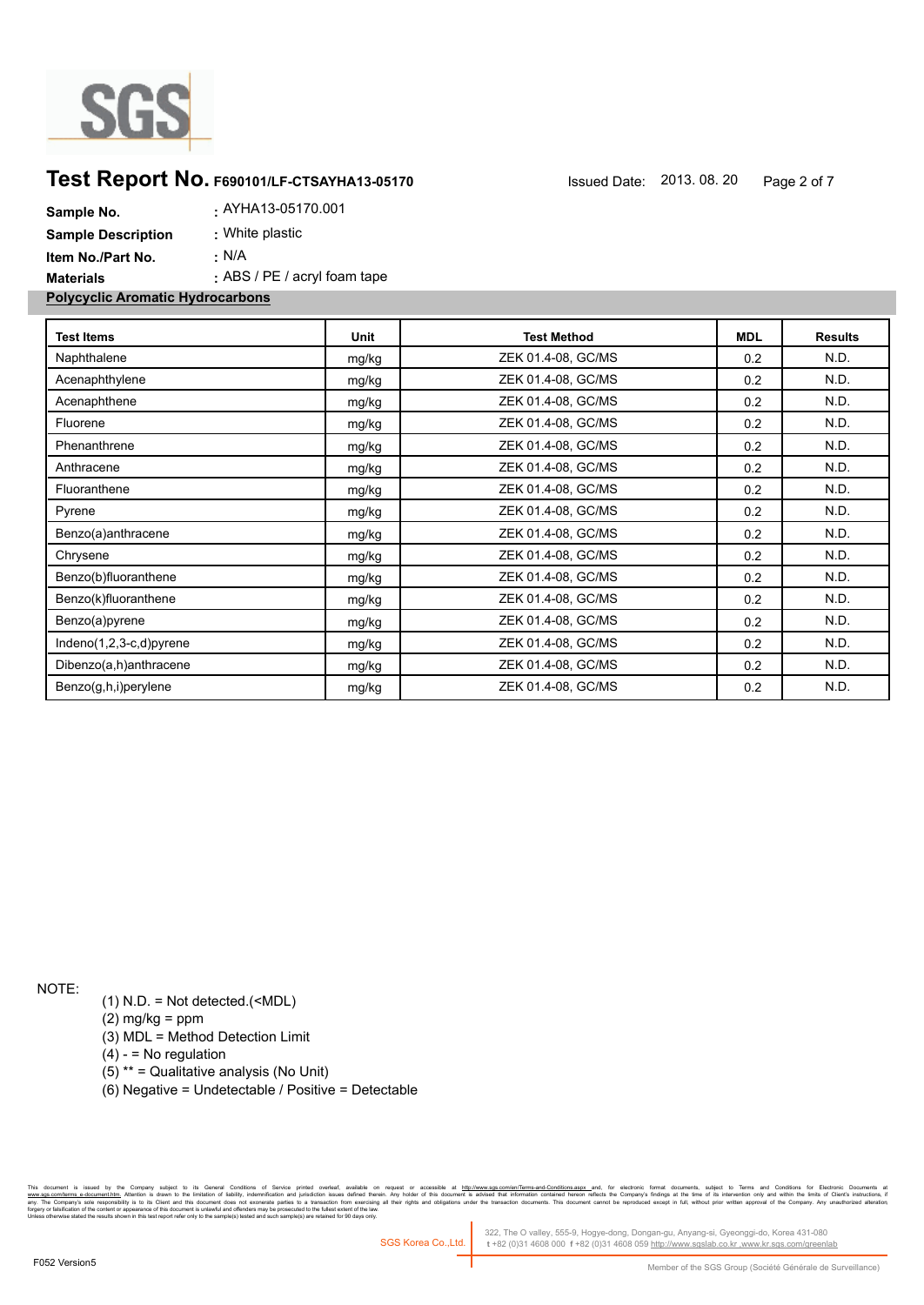

# **Test Report No. F690101/LF-CTSAYHA13-05170** Issued Date: 2013. 08. 20 Page 3 of 7



NOTE:

- (1) N.D. = Not detected.(<MDL)
- $(2)$  mg/kg = ppm
- (3) MDL = Method Detection Limit
- $(4) -$  = No regulation
- (5) \*\* = Qualitative analysis (No Unit)
- (6) Negative = Undetectable / Positive = Detectable

r company suged as central compons or servor prime o weres, awake on request or accessive at <u>hterwwass componiemes-are a model on the dec</u>rease and, because and counterst subject to remove the individual the same of the i forgery or falsification of the content or appearance of this document is unlawful and offenders may be prosecuted to the fullest extent of the law.<br>Unless otherwise stated the results shown in this test report refer only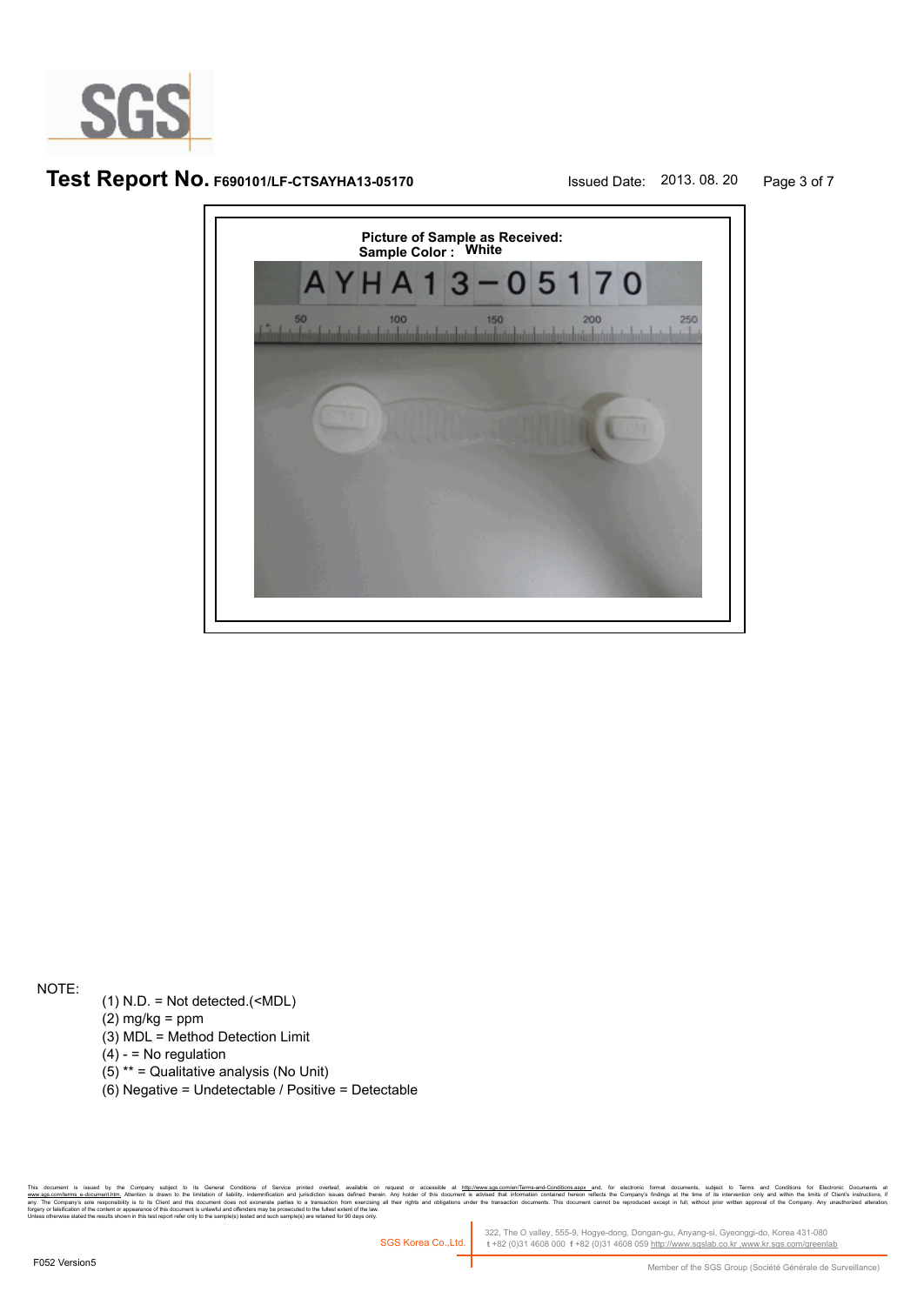

# **Test Report No. F690101/LF-CTSAYHA13-05170** Issued Date: 2013. 08. 20 Page 4 of 7

| Sample No.                              | . AYHA13-05170.002               |
|-----------------------------------------|----------------------------------|
| <b>Sample Description</b>               | : Transparency plastic           |
| Item No./Part No.                       | $\cdot$ N/A                      |
| <b>Materials</b>                        | $\pm$ ABS / PE / acryl foam tape |
| <b>Polycyclic Aromatic Hydrocarbons</b> |                                  |

| <b>Test Items</b>       | Unit  | <b>Test Method</b> | <b>MDL</b> | <b>Results</b> |
|-------------------------|-------|--------------------|------------|----------------|
| Naphthalene             | mg/kg | ZEK 01.4-08, GC/MS | 0.2        | N.D.           |
| Acenaphthylene          | mg/kg | ZEK 01.4-08, GC/MS | 0.2        | N.D.           |
| Acenaphthene            | mg/kg | ZEK 01.4-08, GC/MS | 0.2        | N.D.           |
| Fluorene                | mg/kg | ZEK 01.4-08, GC/MS | 0.2        | N.D.           |
| Phenanthrene            | mg/kg | ZEK 01.4-08, GC/MS | 0.2        | N.D.           |
| Anthracene              | mg/kg | ZEK 01.4-08, GC/MS | 0.2        | N.D.           |
| Fluoranthene            | mg/kg | ZEK 01.4-08, GC/MS | 0.2        | N.D.           |
| Pyrene                  | mg/kg | ZEK 01.4-08, GC/MS | 0.2        | N.D.           |
| Benzo(a)anthracene      | mg/kg | ZEK 01.4-08, GC/MS | 0.2        | N.D.           |
| Chrysene                | mg/kg | ZEK 01.4-08, GC/MS | 0.2        | N.D.           |
| Benzo(b)fluoranthene    | mg/kg | ZEK 01.4-08, GC/MS | 0.2        | N.D.           |
| Benzo(k)fluoranthene    | mg/kg | ZEK 01.4-08, GC/MS | 0.2        | N.D.           |
| Benzo(a)pyrene          | mg/kg | ZEK 01.4-08, GC/MS | 0.2        | N.D.           |
| Indeno(1,2,3-c,d)pyrene | mg/kg | ZEK 01.4-08, GC/MS | 0.2        | N.D.           |
| Dibenzo(a,h)anthracene  | mg/kg | ZEK 01.4-08, GC/MS | 0.2        | N.D.           |
| Benzo(g,h,i)perylene    | mg/kg | ZEK 01.4-08, GC/MS | 0.2        | N.D.           |

NOTE:

(1) N.D. = Not detected.(<MDL)

(2) mg/kg = ppm

(3) MDL = Method Detection Limit

 $(4) -$  = No regulation

(5) \*\* = Qualitative analysis (No Unit)

(6) Negative = Undetectable / Positive = Detectable

the Company subject to its General Conditions of Service printed overleaf, available on request or accessible at h<u>its/inversite, and the restant-fermine and the state of the state of the state of the state of the state of</u> n and jurisdiction issues defined therein.<br>arties to a transaction from exercising all<br>rosecuted to the fullest extent of the law.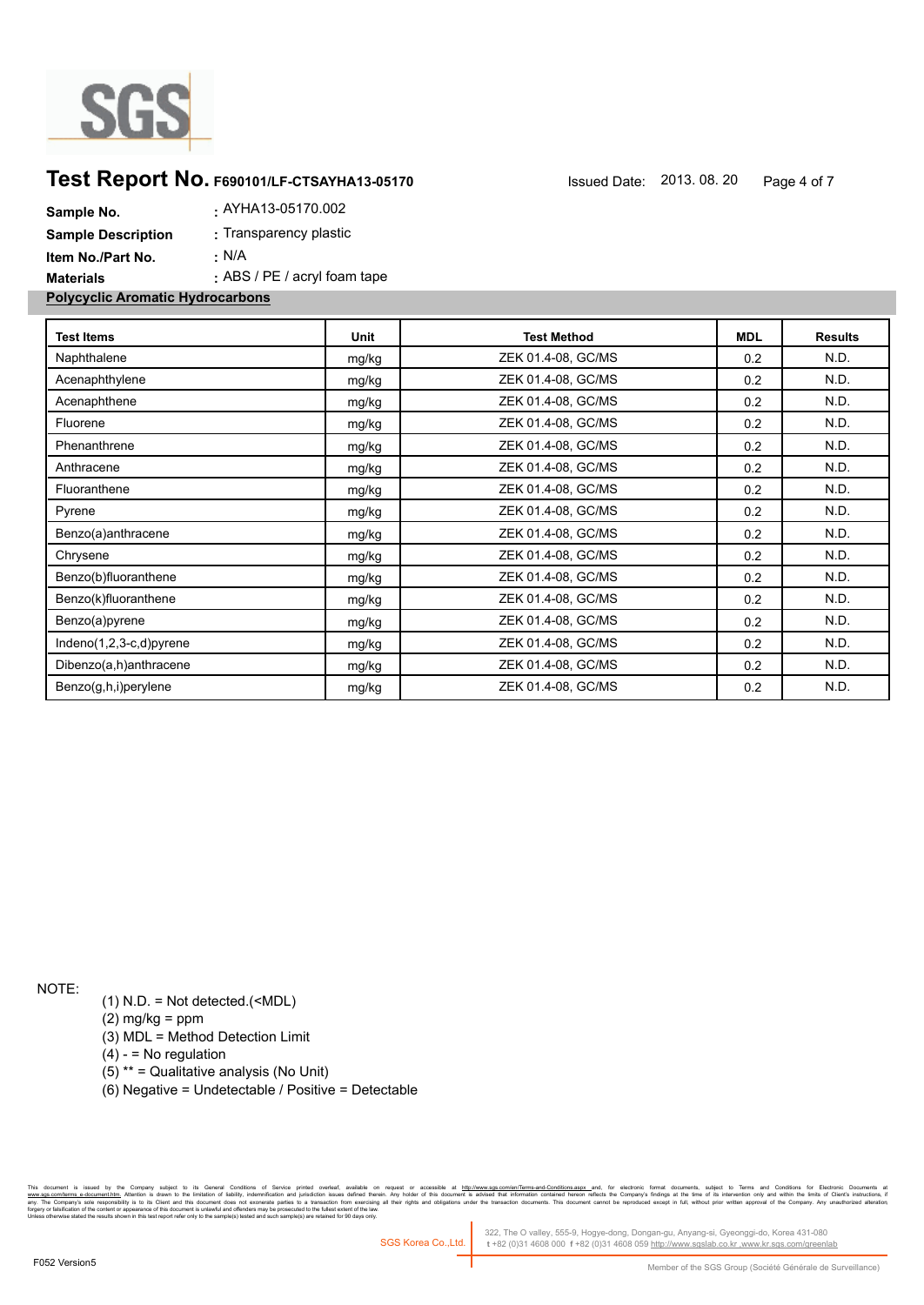

# **Test Report No. F690101/LF-CTSAYHA13-05170** Issued Date: 2013. 08. 20 Page 5 of 7



NOTE:

- (1) N.D. = Not detected.(<MDL)
- $(2)$  mg/kg = ppm
- (3) MDL = Method Detection Limit
- $(4) -$  = No regulation
- (5) \*\* = Qualitative analysis (No Unit)
- (6) Negative = Undetectable / Positive = Detectable

r company suged as central compons or servor prime o weres, awake on request or accessive at <u>hterwwass componiemes-are a model on the dec</u>rease and, because and counterst subject to remove the individual the same of the i forgery or falsification of the content or appearance of this document is unlawful and offenders may be prosecuted to the fullest extent of the law.<br>Unless otherwise stated the results shown in this test report refer only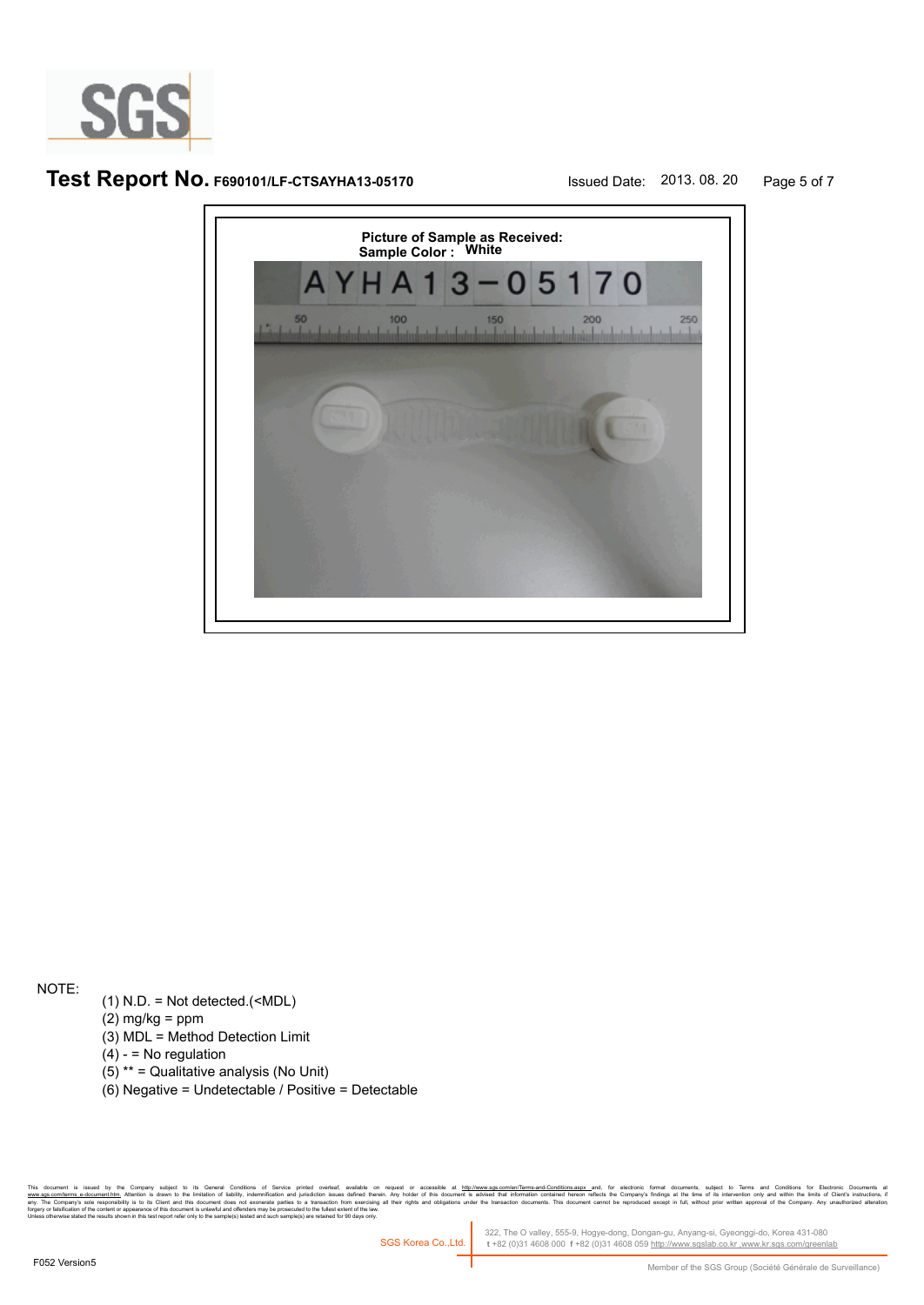

# **Test Report No. F690101/LF-CTSAYHA13-05170** Issued Date: 2013. 08. 20 Page 6 of 7

| Sample No.                              | AYHA13-05170.003                 |
|-----------------------------------------|----------------------------------|
| <b>Sample Description</b>               | : White foam                     |
| Item No./Part No.                       | ∴ N/A                            |
| Materials                               | $\pm$ ABS / PE / acryl foam tape |
| <b>Polycyclic Aromatic Hydrocarbons</b> |                                  |

| <b>Test Items</b>       | Unit  | <b>Test Method</b> | <b>MDL</b> | <b>Results</b> |
|-------------------------|-------|--------------------|------------|----------------|
| Naphthalene             | mg/kg | ZEK 01.4-08, GC/MS | 0.2        | N.D.           |
| Acenaphthylene          | mg/kg | ZEK 01.4-08, GC/MS | 0.2        | N.D.           |
| Acenaphthene            | mg/kg | ZEK 01.4-08, GC/MS | 0.2        | N.D.           |
| Fluorene                | mg/kg | ZEK 01.4-08, GC/MS | 0.2        | N.D.           |
| Phenanthrene            | mg/kg | ZEK 01.4-08, GC/MS | 0.2        | N.D.           |
| Anthracene              | mg/kg | ZEK 01.4-08, GC/MS | 0.2        | N.D.           |
| Fluoranthene            | mg/kg | ZEK 01.4-08, GC/MS | 0.2        | N.D.           |
| Pyrene                  | mg/kg | ZEK 01.4-08, GC/MS | 0.2        | N.D.           |
| Benzo(a)anthracene      | mg/kg | ZEK 01.4-08, GC/MS | 0.2        | N.D.           |
| Chrysene                | mg/kg | ZEK 01.4-08, GC/MS | 0.2        | N.D.           |
| Benzo(b)fluoranthene    | mg/kg | ZEK 01.4-08, GC/MS | 0.2        | N.D.           |
| Benzo(k)fluoranthene    | mg/kg | ZEK 01.4-08, GC/MS | 0.2        | N.D.           |
| Benzo(a)pyrene          | mg/kg | ZEK 01.4-08, GC/MS | 0.2        | N.D.           |
| Indeno(1,2,3-c,d)pyrene | mg/kg | ZEK 01.4-08, GC/MS | 0.2        | N.D.           |
| Dibenzo(a,h)anthracene  | mg/kg | ZEK 01.4-08, GC/MS | 0.2        | N.D.           |
| Benzo(g,h,i)perylene    | mg/kg | ZEK 01.4-08, GC/MS | 0.2        | N.D.           |

NOTE:

(1) N.D. = Not detected.(<MDL)

(2) mg/kg = ppm

(3) MDL = Method Detection Limit

 $(4) -$  = No regulation

(5) \*\* = Qualitative analysis (No Unit)

(6) Negative = Undetectable / Positive = Detectable

the Company subject to its General Conditions of Service printed overleaf, available on request or accessible at h<u>its/inversite, and the restant-fermine and the state of the state of the state of the state of the state of</u> and jurisdiction issues defined therein.<br>rties to a transaction from exercising all<br>osecuted to the fullest extent of the law.